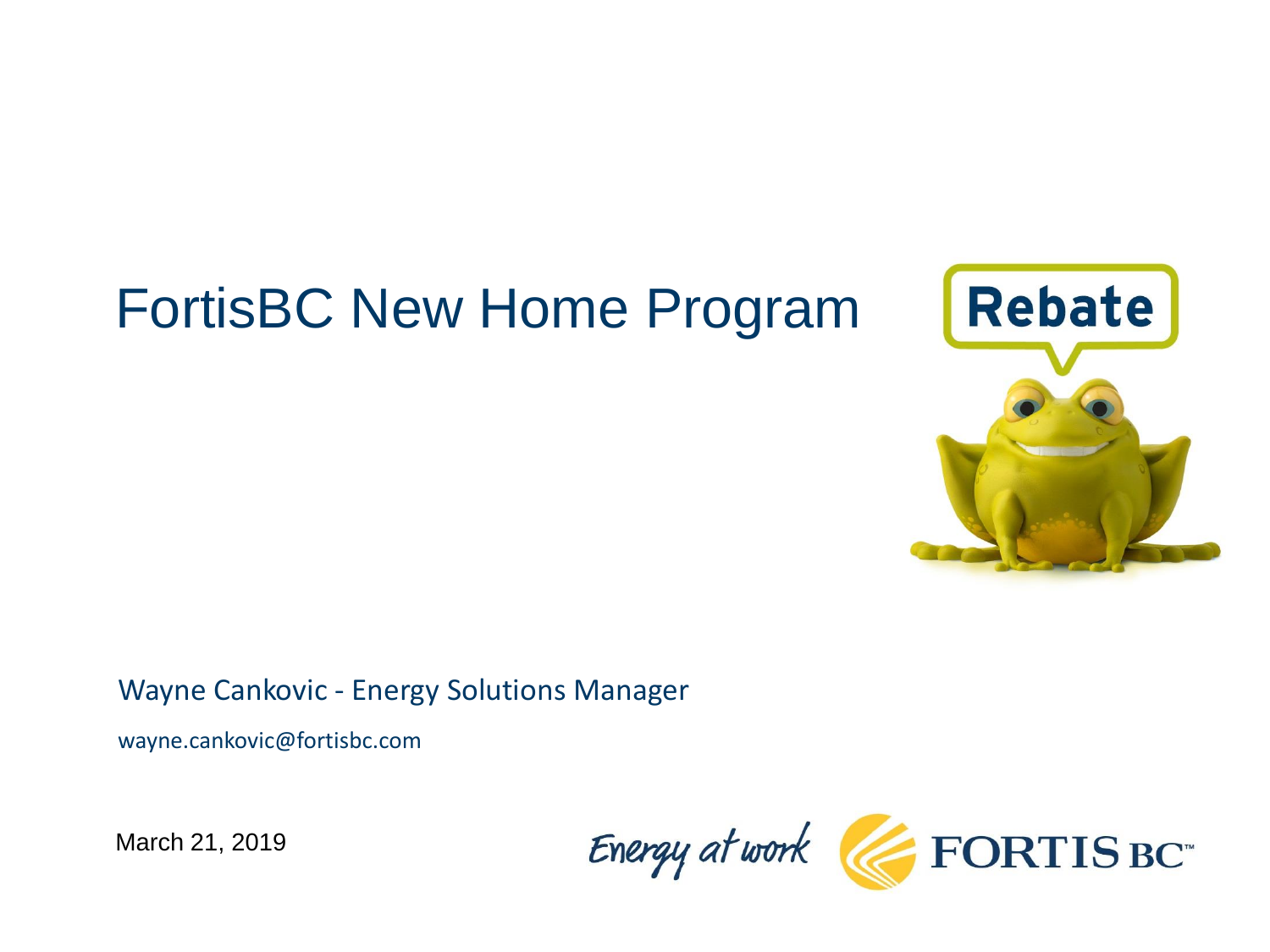#### FortisBC New Home Rebate History  $2018 -$ Energy  $2016 -$ Step Code Energy Star Programfor New  $\bigcirc$  $2012 -$ Homes EnerGuide Program 80 Program

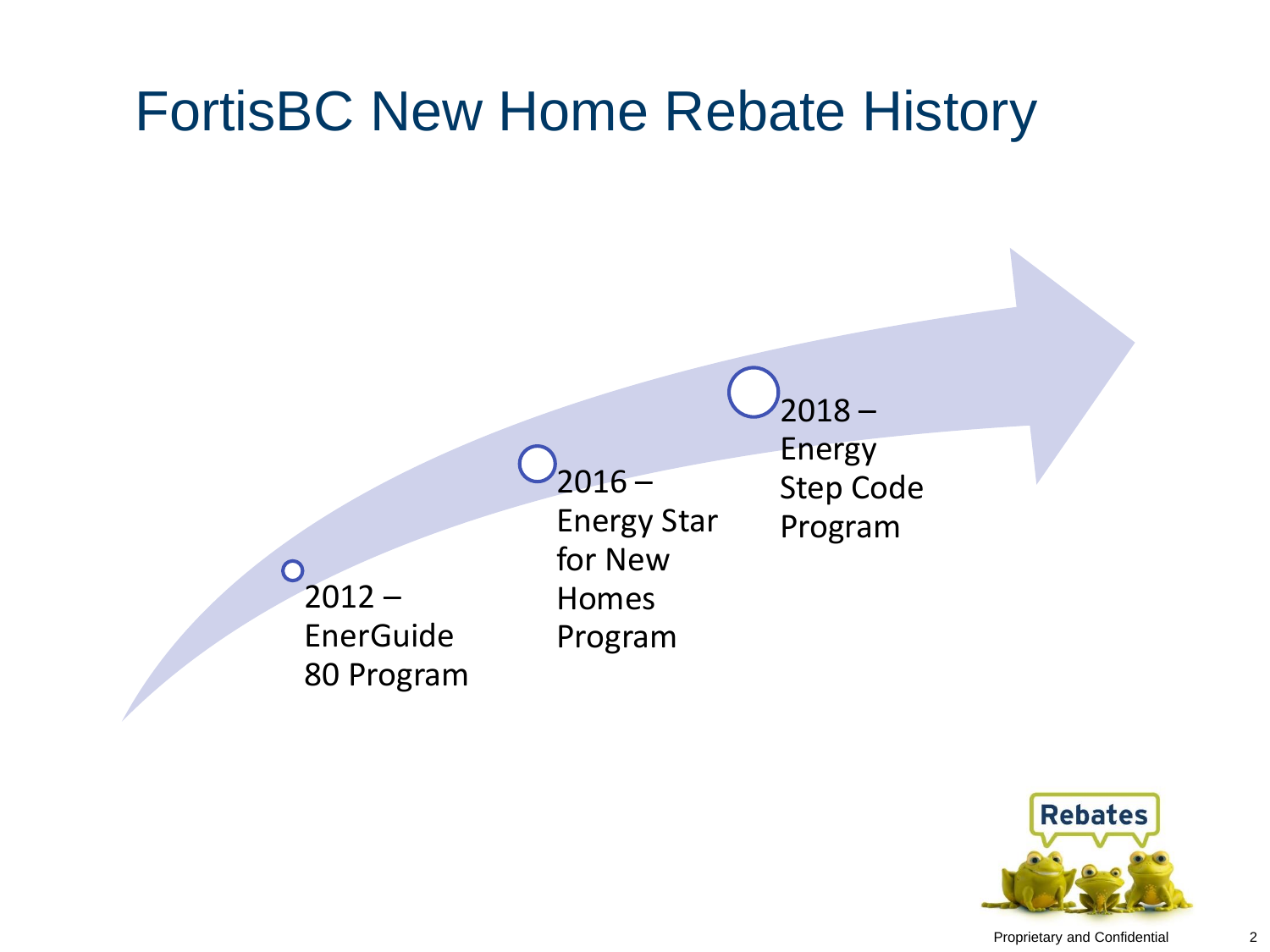# **Eligibility**

- Single family dwellings, duplexes, townhomes, laneways
- Rebates are available to builders using natural gas space and water heating.
- Building permit issued March 29, 2018 or later

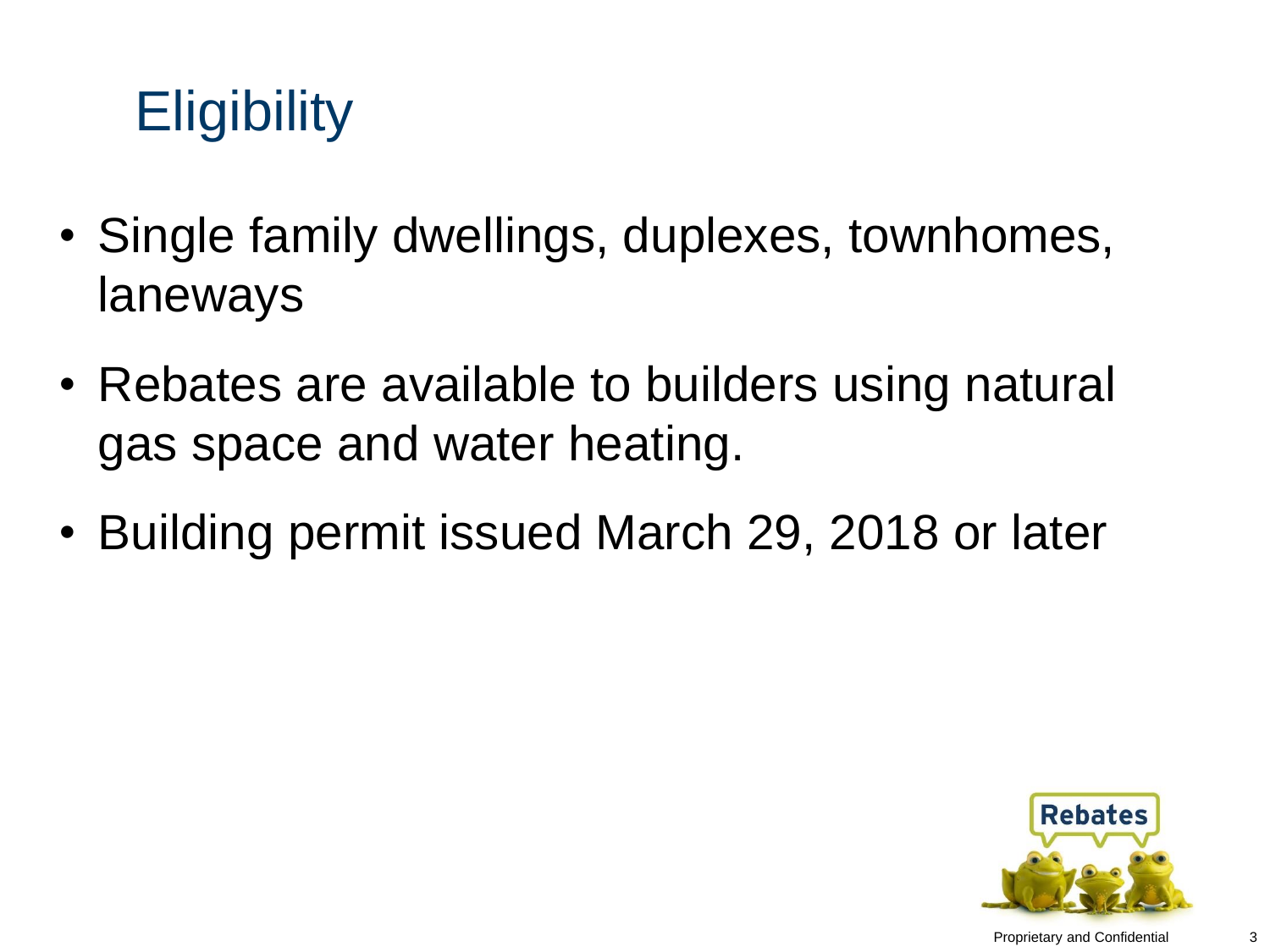# Digging In To Incentives



#### **Energy Advisor Support: \$500**

\$400 paid to applicant at end of construction<sup>2</sup> + \$100 paid to Energy Advisor at mid-construction

| <b>Step Code Rebates: \$1,000 - \$8,000</b> | <b>OR</b> | Water Heater Rebates <sup>3</sup> : \$200 - \$1,200                                                                                                                                                                      |
|---------------------------------------------|-----------|--------------------------------------------------------------------------------------------------------------------------------------------------------------------------------------------------------------------------|
| Step 2 - \$1000                             |           | 0.67 water heater - \$200<br>Condensing tankless water heater - \$1000<br>Condensing tank water heater - \$1000<br>Combination heating and hot water systems,<br>qualifying ENERGY STAR and P9 Tested<br>models - \$1200 |
| Step $3 - $2000$                            |           |                                                                                                                                                                                                                          |
| Step 4 - \$4000                             |           |                                                                                                                                                                                                                          |
| Step $5 - $8000^4$                          |           |                                                                                                                                                                                                                          |
| <b>Additional Rebates: \$100 - \$300</b>    |           |                                                                                                                                                                                                                          |
| EnerChoice fireplace - \$300                |           |                                                                                                                                                                                                                          |
| Drain water heat recovery system - \$250    |           |                                                                                                                                                                                                                          |
| ENERGY STAR natural gas dryers - \$100      |           |                                                                                                                                                                                                                          |
|                                             |           | <b>Proprietary and Confidential</b>                                                                                                                                                                                      |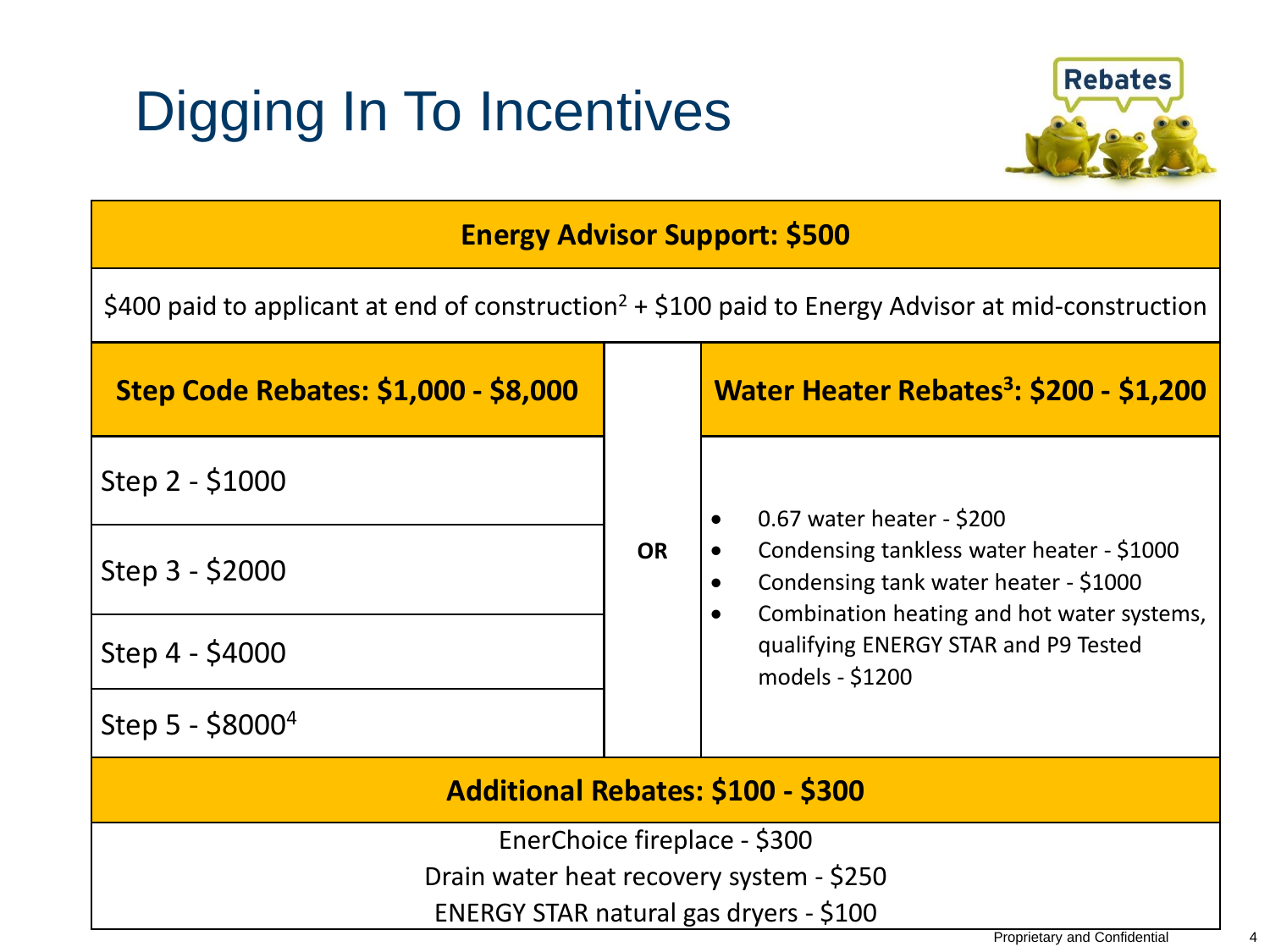#### Combination Heating & Hot Water Systems

Three types of eligible systems:

- Heating boiler with indirect hot water storage tank
- Combination boiler
- P9 certified systems (tankless + air handler)

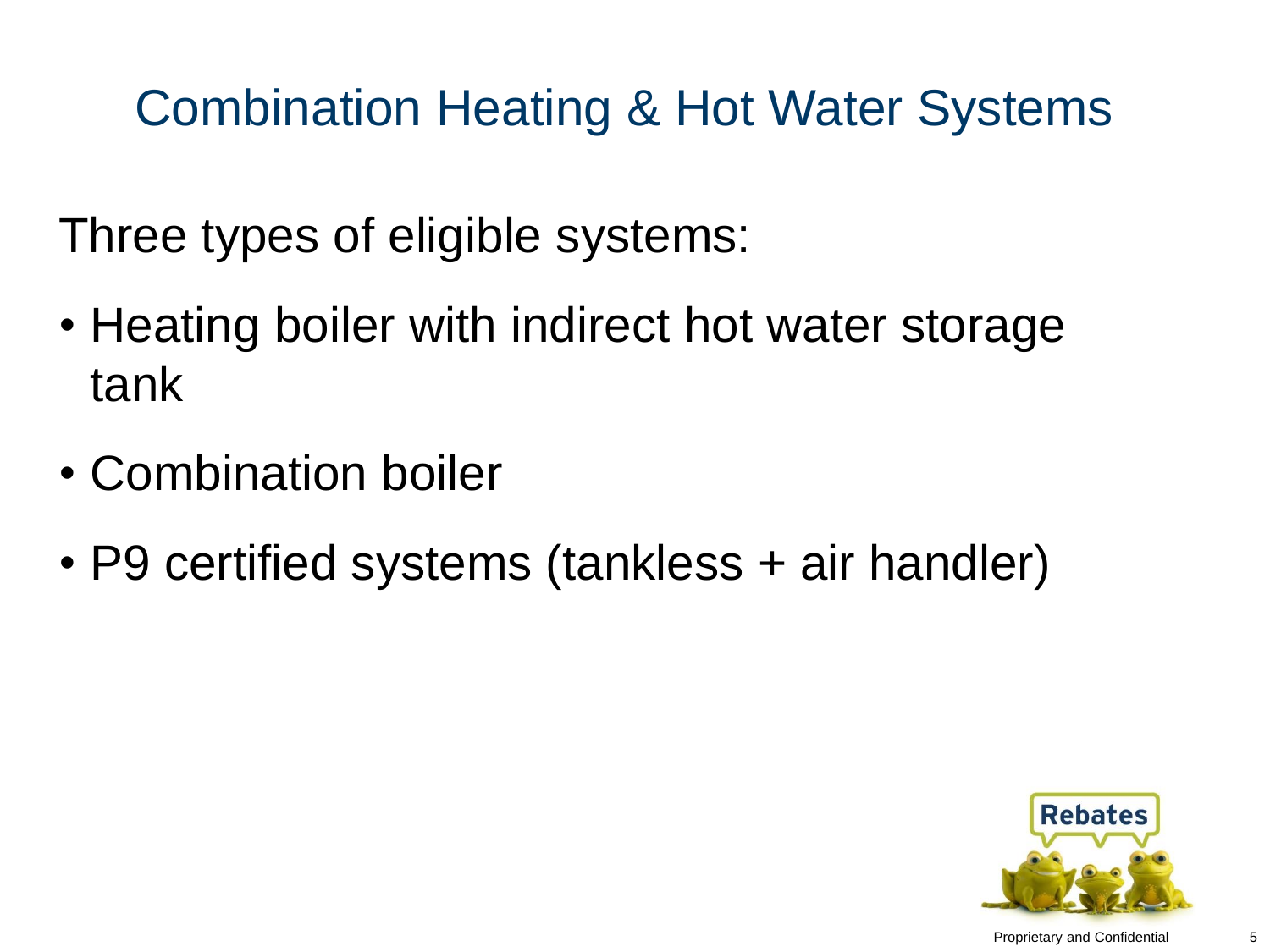### How to Get Started

- **Visit** [www.energystepcode.ca](http://www.energystepcode.ca/) or your local building permit office to determine the Step Code requirements for your municipality
- **Visit** [www.fortisbc.com/newhome](http://www.fortisbc.com/newhome) to familiarize yourself with the Program. Feel free to contact your Energy Efficiency Representative or Energy Solutions Manager with any questions.
- **Work with** your Energy Advisor to develop a building specification that meets the required metrics of your targeted Step
- **Proceed** with FortisBC's New Home Rebate application

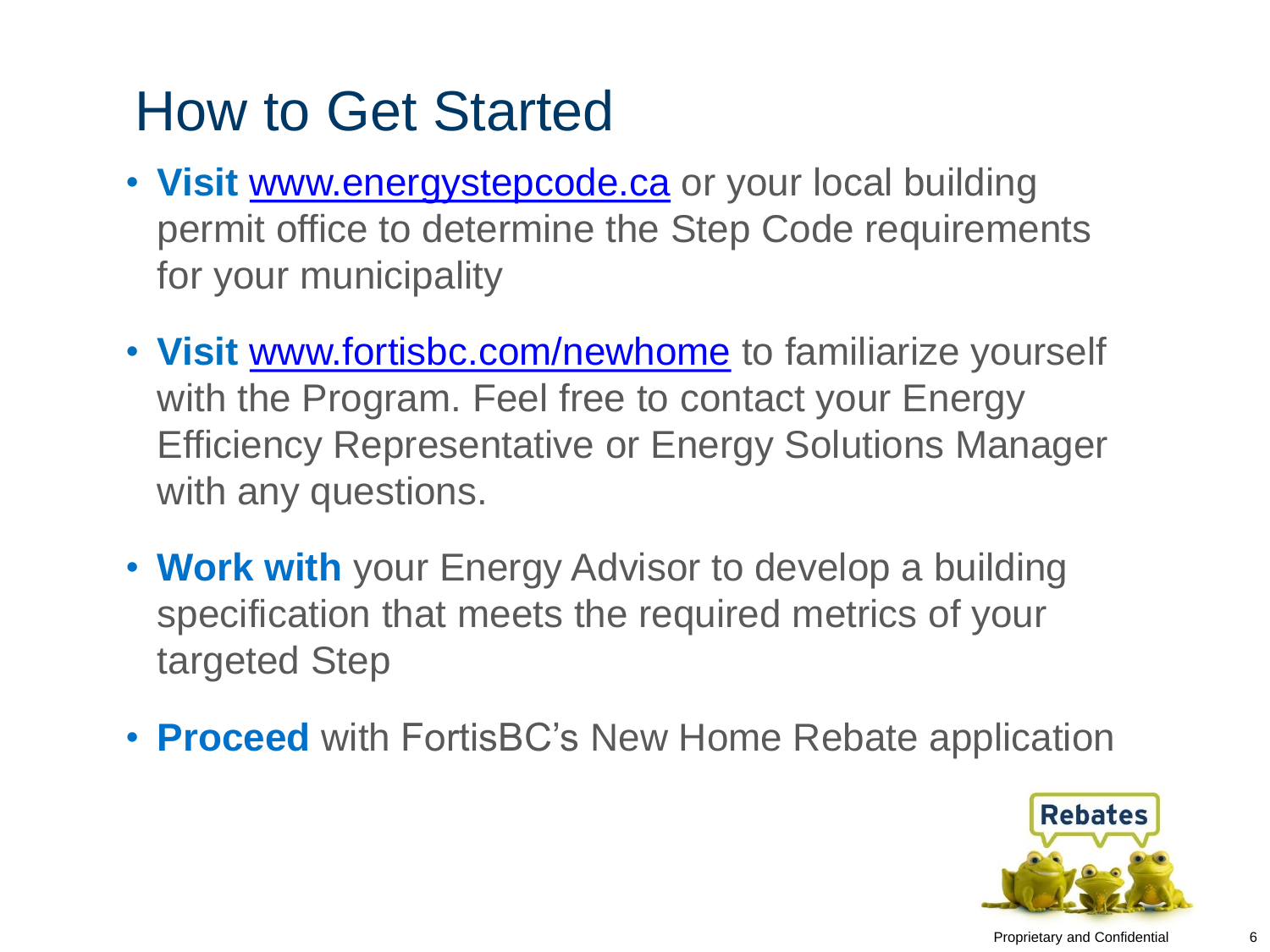## Application Process – Stage 1

#### Mid-construction

- Energy Advisor registers project
	- Collect contact and project information
	- Submits proposed building energy efficiency information
- Mid-construction blower door test highly encouraged, but not required
- \$100 to Energy Advisor

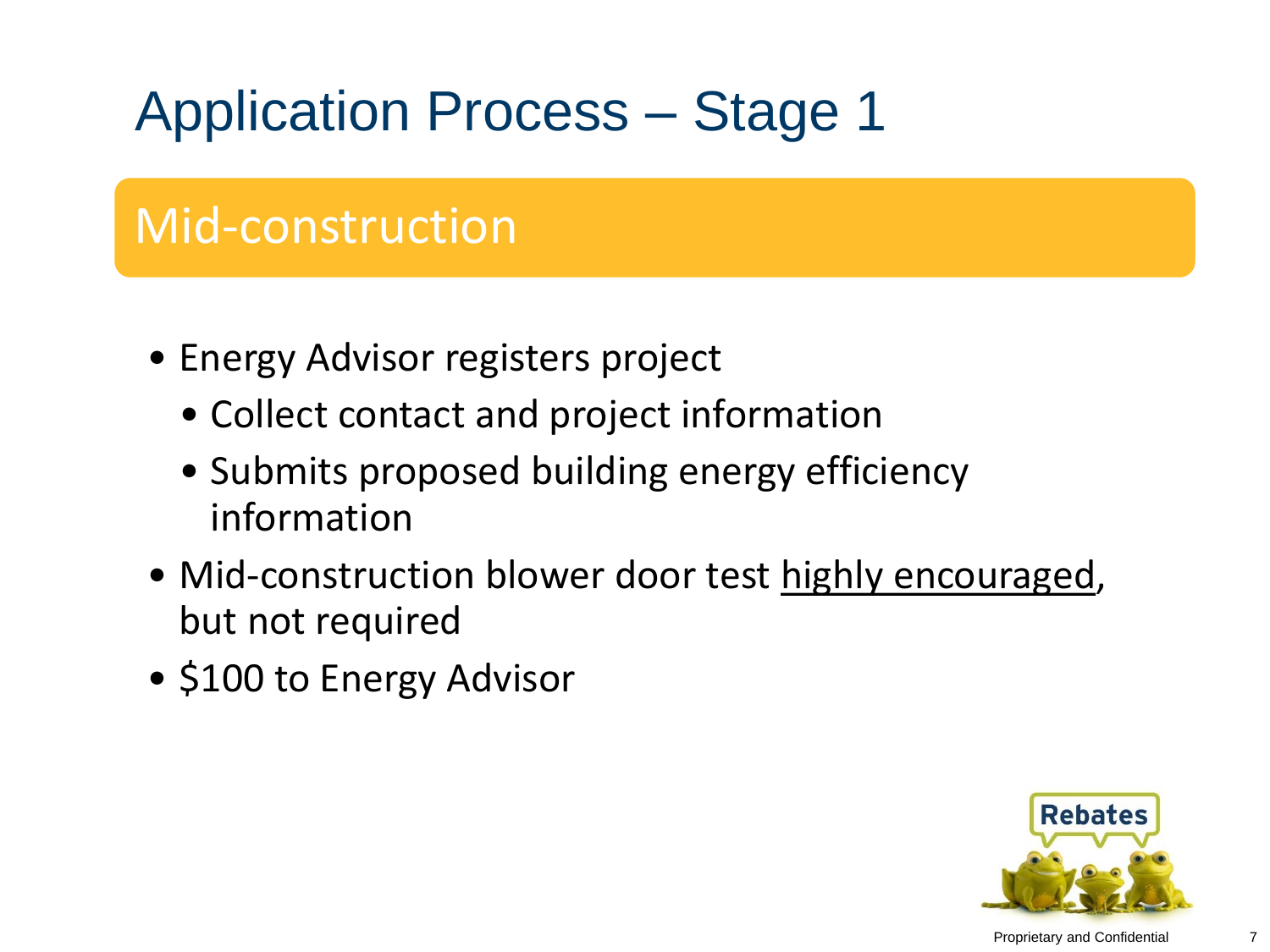### Application Process – Stage 2

#### End of Construction

- Energy Advisor submits final project information
	- Upload As-Built BC Energy Compliance Report
	- Upload EnerGuide label
- \$400 Toward the Energy Assessment and Rebate Issued to the Builder or Owner Based on Step Code Level Achieved

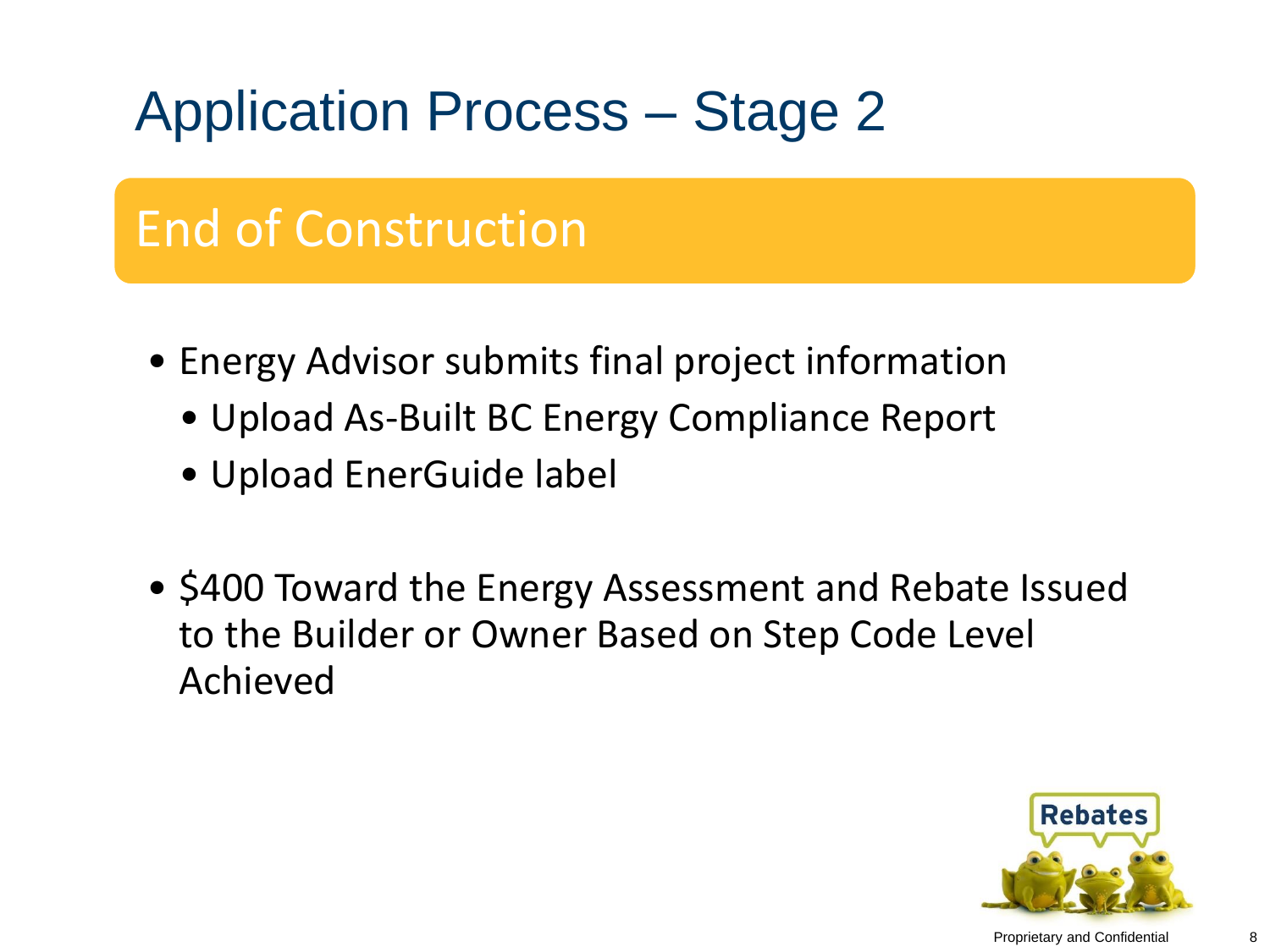### BC Energy Step Code Airtightness Training



#### **Register your seat at: www.smallplanetsupply.com**

This 1 day class will build your skills with a hands on air barrier workshop designed for the BC Energy Step Code. Over 300 have attended this class at BCIT Burnaby and now it's mobilized and available across the province.

\$250 (\$100 Discount!) - 6 CPD Credits

BCIT, Burnaby Campus - Saturday, April 6 BCIT, Burnaby Campus, Saturday, April 27

*Funding provided by Content development*